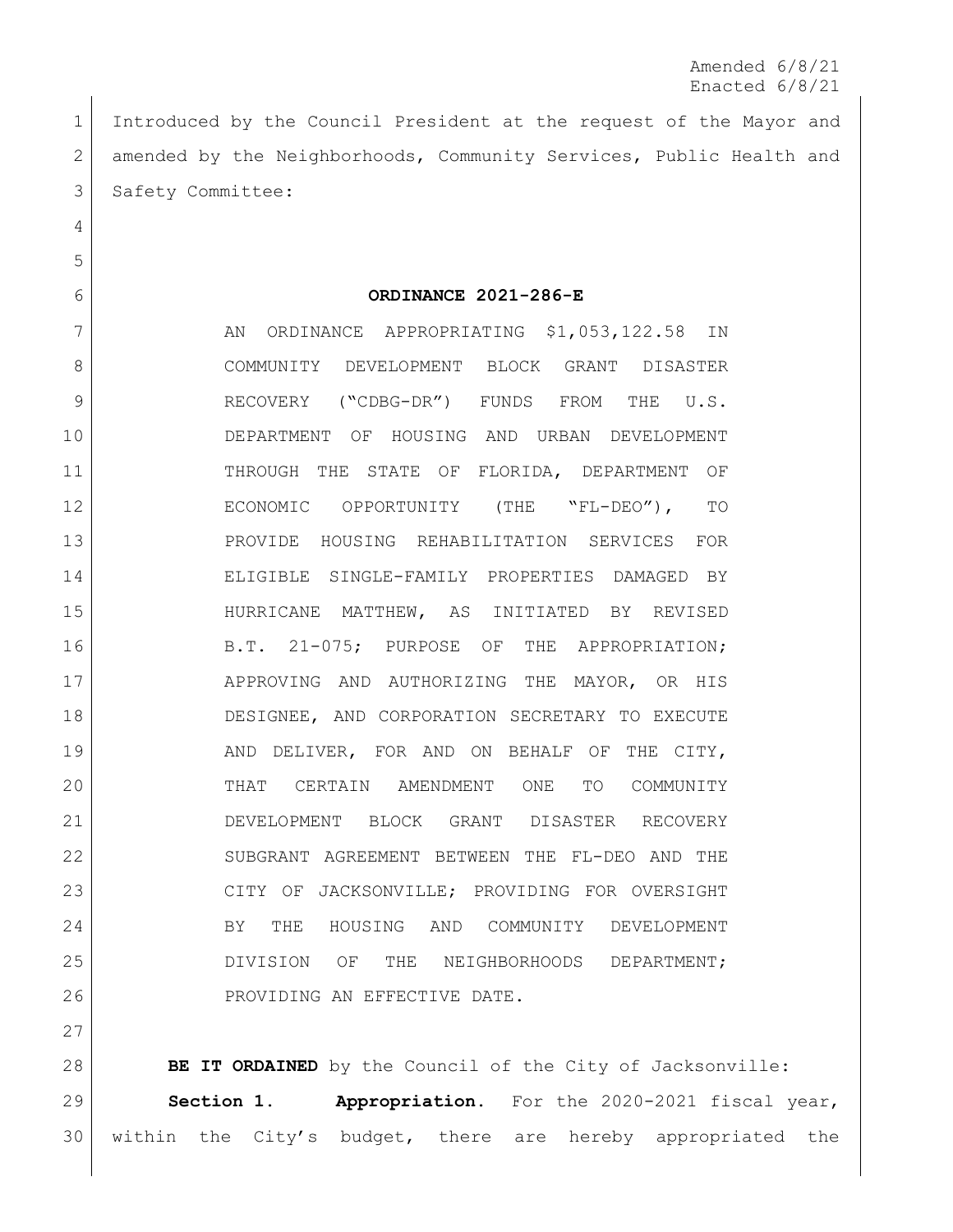Amended 6/8/21 Enacted 6/8/21

 indicated sum(s) from the account(s) listed in subsection (a) to 2 the account(s) listed in subsection (b): (Revised B.T. 21-075 attached hereto as **Revised Exhibit 1,** labeled 4 as "Revised Exhibit 1, Revised B.T. 21-075, June 1, 2021 - NCSPHS" and incorporated herein by this reference) (a) Appropriated from: See Revised B.T. 21-075 \$1,053,122.58 8 (b) Appropriated to: 9 See Revised B.T. 21-075 \$1,053,122.58 10 (c) Explanation of Appropriation:

 The funding above is an appropriation of additional CDBG-12 DR funding from the U.S. Department of Housing and Urban Development ("HUD"), through the FL-DEO, for housing 14 rehabilitation services as described in this Ordinance.

 **Section 2. Purpose.** The purpose of the appropriation in Section 1 is to provide housing rehabilitation services to eligible single-family properties that were damaged by Hurricane Matthew and that are unable to be rehabilitated using other funding sources. Necessary home repairs may be provided in the form of rehabilitation or demolition and reconstruction of existing housing units. All households receiving assistance through the CDBG-DR program will be low- to moderate-income households with incomes not exceeding 80% of the current area median income established by HUD.

 **Section 3. Approval and Authorization to Execute.** The Mayor, or his designee, and the Corporation Secretary are hereby authorized to execute and deliver on behalf of the City, that certain Amendment One to the Community Development Block Grant Disaster Recovery Subgrant Agreement between the State of Florida, Department of Economic Opportunity, and the City of Jacksonville, attached hereto as **Exhibit 2** and incorporated herein by this